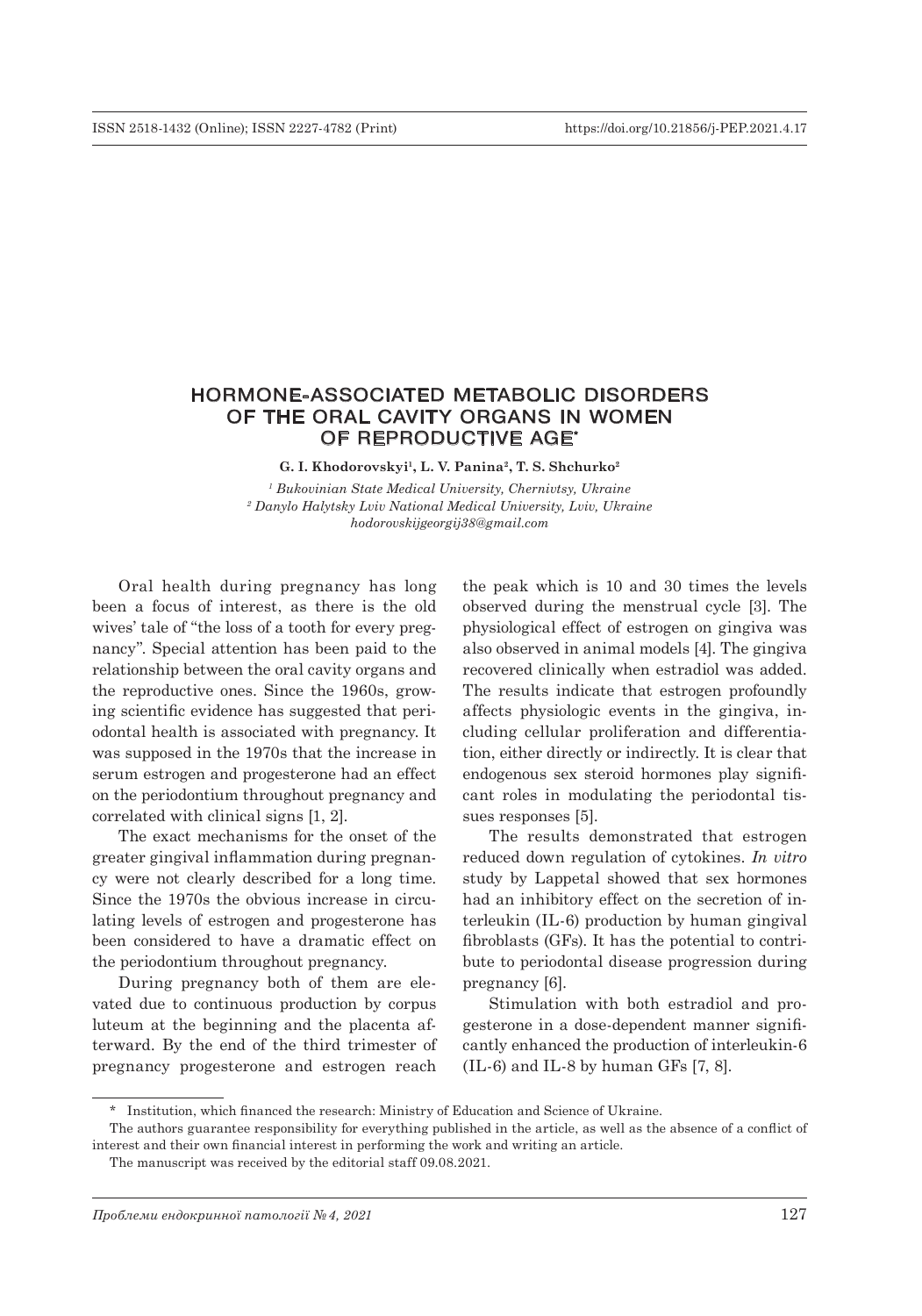Researchers prove that changes in periodontal conditions may be associated with variations in sex hormones [9]. It is very well demonstrated by G. N. Güncü et al. in the review, where the effects of endogenous sex hormones on the periodontium are described. They conclude that sex steroid hormones play significant role modulating periodontal tissues responses. Changes in periodontal conditions may be associated with variation of sex hormones. Progesterone level in blood increases from the second week of the menstrual cycle, and drops prior to menstruation [10]. Progesterone is associated with increased permeability of the microvasculature altering the rate and the pattern of collagen production in the gingiva [10]. It increases folate metabolism [11, 12], stimulates the production of prostaglandins and enhances the chemotaxis of polymorphonuclear leukocytes [13]. As a result, significant gingival inflammatory changes have been documented in association with menstrual cycle, and gingival inflammation seems to be aggravated by an imbalance or increase in sex hormones [14]. Bleeding and a swollen gingiva, as well as increase in gingival exudate can be observed [15].

As it has been noted above, increased level of estrogen and progesterone is linked to various periodontal pathologies. That is due to estrogen and progesterone receptors in the gingiva. Moreover, due to that, gingival tissue exhibits receptors for such hormones. Gingiva is considered as a target organ for their direct action [16, 17]. These hormones might act on gingival cells by changing the effectiveness of the epithelial barrier to bacterial injury or by affecting the collagen maintenance and repair. Localization of estrogen receptor (ER) and progesterone receptor (PgR) has been reported in the human periodontium, demonstrating that periodontal tissues are the target tissues for these hormones [18].

It has been reported that receptor for sex hormones is present in different periodontal tissues. Progesterone receptors in cultured human gingival fibroblasts are characterized by intracellular localization [19]. Estrogen receptor ß is in periodontal ligament cells, as well as in oral epithelium and salivary glands [20, 21].

Estrogen regulates DNA synthesis in human gingival epithelial cells, and periodontal ligament [22, 23]. It has been shown that progesterone modulates the proliferation and differentiation of human periodontal ligament cells [24].

The research showed that over the course of the menstrual cycle in women, salivary antioxidant capacity was significantly lower than during the follicular phase in the women with periodontitis. The study concluded that the menstrual cycle is associated with the gingival inflammation and discomfort [25].

Indian Researchers of Laxmi Bai Institute of Periodontology in review article discussed the influence of sex hormones on both healthy and ill oral tissue [26]. Hormones have both direct and indirect effects on oral health and they also influence their susceptibility to periodontal disease [27]. Steroid sex hormones (androgens, estrogens and progesterone) affect cellular growth, proliferation and differentiation in target tissues including keratinocytes and fibroblasts in the gingiva [5]. The researchers collected saliva directly from the parotid gland into a small plastic vial [28]. Those specimens were obtained from normal men and women gingival fluid. It was drown into a micropipette by capillary action. Pure parotid saliva was obtained by placing a modified Carlson-Crittenden cup over the opening of Stensen's Duct. The study examined the relation between saliva flow rate and salivary steroids concentration, as well as relation between concentrations in serum and saliva.

Testosterone receptors are found in the periodontal tissues including the number of fibroblasts. Testosterone affects periodontal tissues by increasing matrix synthesis. It regulates interleukin-6 (IL-6) expression by oral fibroblasts and modulates IL-6 production by gingival fibroblasts *in vitro* [29, 30]. Testosterone inhibits prostaglandins formation by human gingival connective tissue. It was shown in experiments on human gingival homogenate treated with different concentrations of testosterone. The results indicate that testosterone, at the dose levels tested, has inhibitory effect to the cyclooxygenase pathway of arachidonic acid metabolism in the gingiva [31].

Ribeiro with colleagues [32] demonstrated the role of testosterone in the formation of teeth. Investigation of both primary and per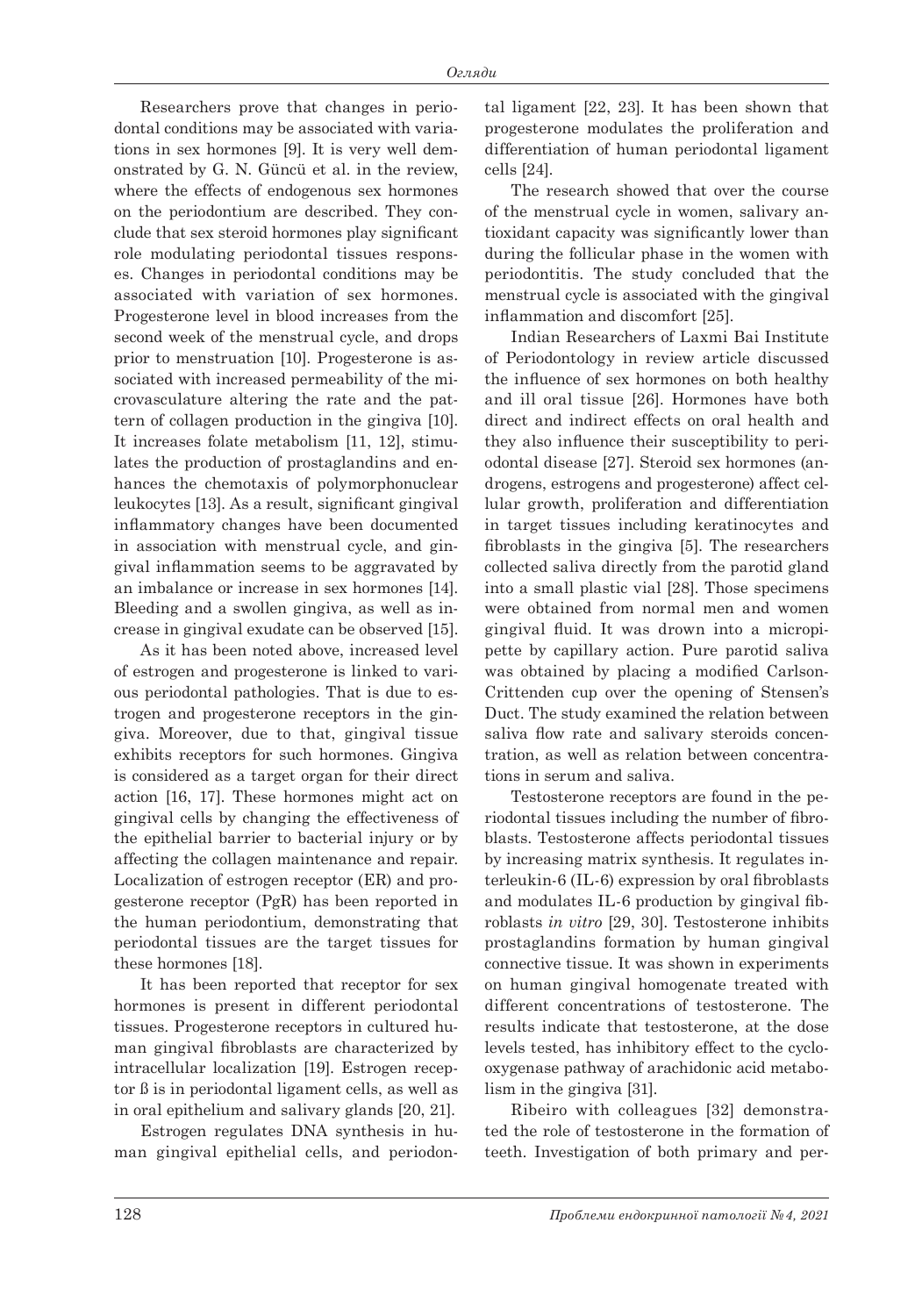manent tooth sizes in females from oppositesex dizygotic (DZOS) twin pair compared with females from dizygotic same-sex (DZSS) and monozygotic (MZ) twin pairs indicate the influence of intrauterine male hormone, including the initial testosterone surge, on dental development. There was significantly larger crown size in DZOS females in both dentitions, with the crown height dimensions displaying the greatest increase in size. It is concluded that the growth-promoting effects of the Y chromosome and intrauterine male hormone levels influence different tooth dimensions and contribute differentially to the sexual dimorphism of human teeth.

In the recent few decades saliva attained a sovereign status of a bodily fluid worthy of scientific exploration. Some researchers consider saliva to be a «mirror to the body» [33]. The clinical usefulness of measuring steroids in saliva has received much more attention [34, 35, 36].

Special emphasis is made on the sex steroid hormones: female (estrogen, estrogen-estriol, progesterone) and male (testosterone, dehydroepiandrosterone) hormones. For a long time there was little discussion of the route by which steroids (or other hormones) enter saliva. At the same time there was no hypothesis as to why some hormones can be found in saliva, while others cannot. A number of carefully performed studies give examples of important physiological hormonal activity in saliva. Such steroids as androgens act as pheromones in olfactory communication of various mammalian species, e.g. facilitating mating behavior in swine or serving as odor for rodent nestling. Salivary peptide hormones, such as epidermal growth factor (EGF) and transforming growth factor-alpha (TGF-alpha) and amines such as melatonin are involved in the regulation of inflammatory processes and in the promotion of cell proliferation. They also contribute to rapid wound healing in the oropharyngeal epithelium and allow for involvement of salivary cytokines, such as interleukin-8 and leptin, in thermogenesis in the oral cavity and the salivary glands. Assessment of salivary hormone profiles may provide promising targets for diagnostic tumor markers [37].

Some links between sex hormones in saliva and reproductive success are studied by a number of researchers. Helen Fisher is a biological anthropologist, a Senior Research Fellow at the Kinsey Institute and a member of the Center for Human Evolutionary Studies at Rutgers University. According to her, there is evidence that saliva in men includes testosterone and that a man kisses a woman with the more open mouth [38]. Further H. Fisher comes to the conclusion that men, when kissing women, unconsciously are trying to transfer testosterone to stimulate sex drive in women.

For research and clinical practice it is very important to know the route by which hormones enter into saliva. Vinning R. F. et al examined the entry mode of various hormones into saliva [39]. The results suggest that the lipid-soluble unconjugated steroids (cortisol, estriol, testosterone, progesterone, etc.) enter saliva predominantly via the intracellular route; their salivary concentration is not dependent on saliva flow rate. It approximates their unbound concentration in plasma. Accordingly, the salivary concentration of these hormones may provide a useful clinical index of unbound hormones concentration in plasma.

The conjugated steroids, which are essentially lipid insoluble (dehydroepiandrosterone sulfate (DHEAS), conjugated estrogens, are largely excluded from saliva, although small amounts do enter via the 'tight junctions' (ultrafiltration) between the acinar cells, and their concentration in saliva is highly flow-rate dependent. The researchers conclude that the salivary concentration of unconjugated steroids may usefully reflect the concentration of free (nonprotein-bound) steroids in plasma.

Recent decades evidence indicated that oral epithelial cells and fibroblasts constitutively expressed ghrelin mRNA. Hormone ghrelin was initially isolated from gastric mucosa. Later it was found to be widely expressed in different tissues such as kidneys, intestines, and pancreas [40]. In the oral cavity ghrelin was detected in human saliva, salivary glands, oral epithelial cells, gingival crevicular fluid (GCF) and cells in the lamina propria of periodontium [40].

Ghrelin is a 28-amino-acid acylated peptide hormone. It is the ligand to the G-proteincoupled growth hormone secretagogue receptor (GHS-R) which is expressed in the brain and in various peripheral tissues in two GHS-R 1a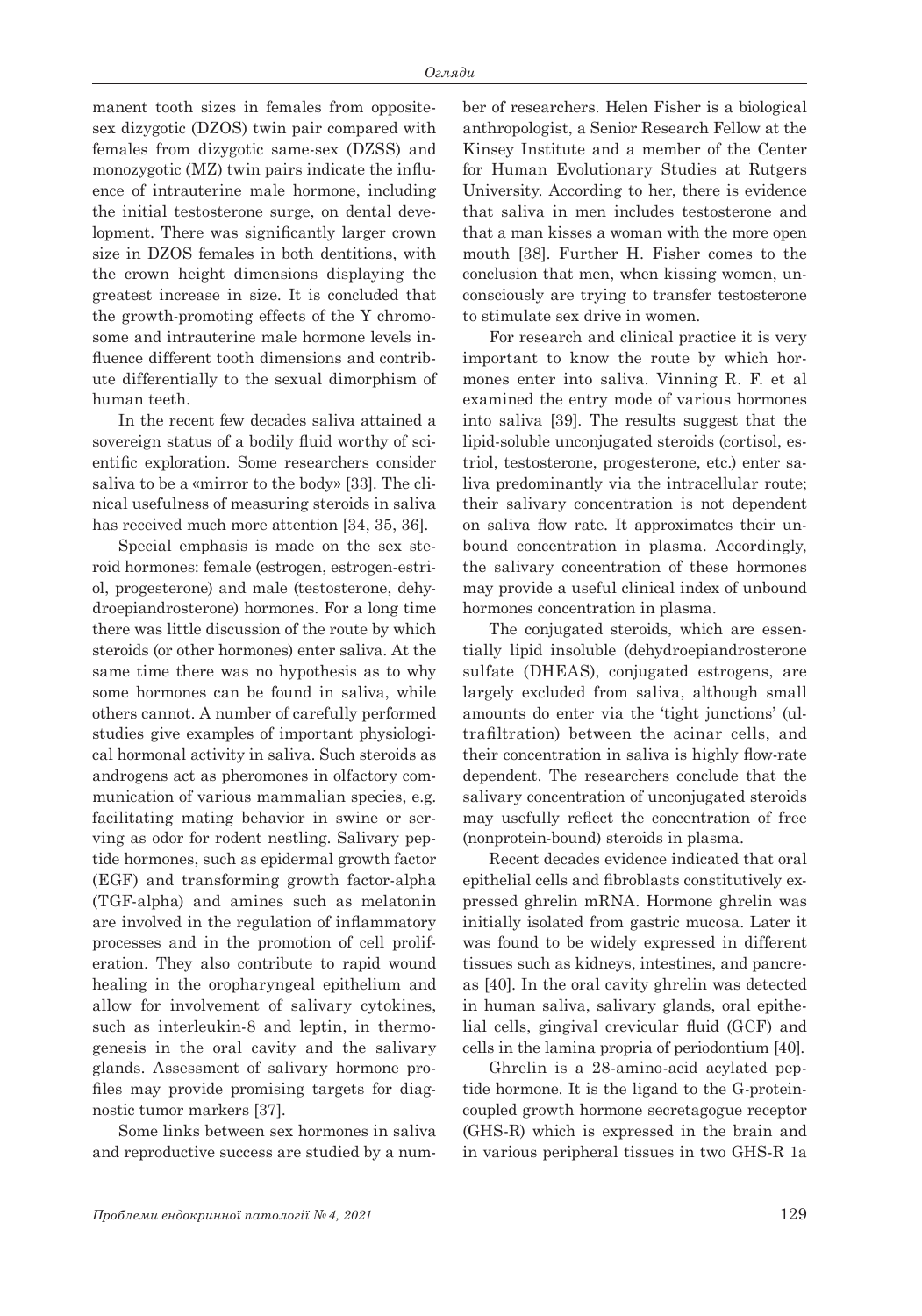and 1b. It is shown that ghrelin and both receptors are produced by the human salivary glands [41], oral keratinocytes and gingival fibroblasts [41], as well as the expression of both cognate receptors in oral epithelial cell and fibroblasts [40].

Ghrelin — orexigenic hormone — plays a major role in the gastrointestinal tract. It is also responsible for the metabolic response to starvation by modulating insulin secretion, glucose metabolism and amino acid uptake [36].Ghrelin is found in salivary gland and saliva gingival crevicular fluid (GCF) and gingival tissues; ghrelin mRNA and GHSR (Growth hormone secretagogue receptor) is detected in human oral epithelial cells and gingival epithelial cells and fibroblasts in the lamina propria. It is suggested that ghrelin produced in the oral cavity plays a regulatory role in innate immune responses to inflammatory infection [40]. Ghrelin exerts functions through its functional receptor GHS-R1a [42].

An alternative variant of the growth hormone receptor (GHR) subtype, termed GHS-R1G, is found, although it is not activated by synthetic GHSR or ghrelin and is unclear whether it is a functional receptor [43].

Ghrelin receptor (GHS-R1a) is distributed in several structures of the brain of mammalian species [44, 45, 46, 47]. But GHS-R1a is mainly expressed in the pituitary. It is also present in the thyroid pancreas, adrenal gland, spleen, myocardium, ovary, and testis [48].

Ghrelin activities, as a hormone, depend entirely on acylation and are mediated by GHSR-1a. The des-acyl ghrelin does not bind to GHSR-1a. Different negative feedbacks of GHS-R1a are described as for ghrelin binding to its receptor [49]. Ghrelin binds to GHS-R1a and leads to intracellular calcium concentration [50].

Further GHS-R1a increases intracellular cAMP, which is the second messenger that activates the subsequent signaling cascade. These results indicate that epithelial cells can elicit intracellular signals in response to ghrelin, possibly via ligation to GHS-R1a [40].

For the last few decades several experiments suggested that ghrelin could act as a modulator of the male and female reproductive functions. *In vivo* and *in vitro* studies showed that ghrelin was able to exert its action at different levels of the hypothalamic-pituitarygonadal axis. The hypothalamus is identified as the main source of ghrelin in the central nervous system. GHS-R1a receptor mRNA is found in many areas of the brain [51]. In rats, systemic administration of ghrelin reduces *in vivo* the GnRN (Gonadotropin-Releasing Hormone) pulse frequency. NPY (neuropeptide Y) is involved in demediation of the effects of ghrelin on pulsatile GnRH secretion [52].

The study establishes that ghrelin suppresses LH and FSH secretion in males and females [53]. An effect in females depends on the period of estrous cycle. Ghrelin did not affect FSH (follicle stimulating hormone) secretion in the proestrus and estrus periods in gonadectomized male and female rats after single injection [54]. In women during menstrual cycle, administration of ghrelin did not affect basal and GnRH (gonadotropin releasing hormone) induced Lh and FSH secretion [55].

- 1) It is concluded that effects of ghrelin on LH and FSH secretion suggest that peptide plays a key role in the reproductive functions.
- 2) Beside central actions on the reproductive functions, some evidence indicates that ghrelin could exert direct effects on the female and male gonads.

Ghrelin was demonstrated in rodents and sheep in Leydig cells [56].

In the human normal testis in Leydig and Sertoli cells, ghrelin is apparently linked to the degree of cell differentiation, but that is not characteristic for germ cells [57]. But in adult sheep testis, ghrelin is evident in Leydig and Sertoli cells, as well as germ cells during the mitotic phases and meiotic prophases of the spermatogenic cycle [58]. Intratesticular injection of ghrelin in adult rats inhibited mRNA expression of gene encoding stem cell factor (SCR). It is a Sertoli cell product and a key signal for germ cell production, a putative regulator of Leydig cell development and a survival factor for the spermatogonia in adult rats [59]. Thus, the actions of ghrelin on tubular SCF mRNA could have an impact on the regulation of spermatogenesis and also on Leydig cell proliferation [51].

Ghrelin significantly inhibits in a dose-dependent manner both hCG (human chorionic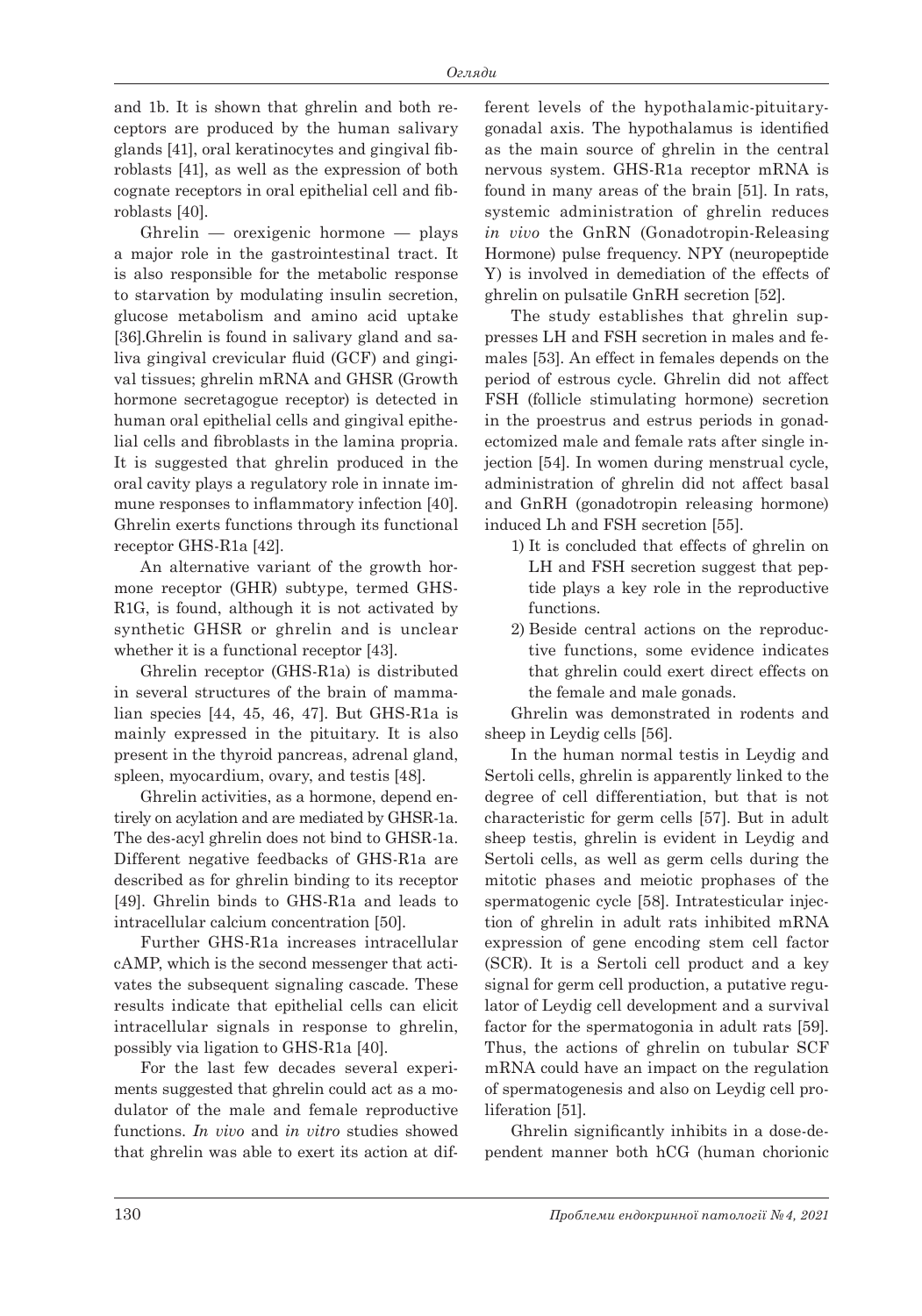gonadotropin) and cAMP-stimulated testosterone release by Leydig cells [56]. This inhibitory effect of ghrelin on testosterone secretion is associated with decrease in the hCG-stimulated expression levels of the mRNAs. The effects of ghrelin on testosterone plasma levels in rats depend on nutritional state. Researchers used two groups of rats. In fad rats, ghrelin administration induces a slight decrease in testis mass without detectable changes in testosterone plasma level. In chronic food restricted rats, where ghrelin level is known to be increased, administration of ghrelin induces decrease in plasma testosterone. Thus, high levels of ghrelin could contribute to male reproductive axis alterations in situations of energy deficit [60].

Ghrelin affects morphometrical and intracellular changes in ovaries and embryo development. Chronic administration of ghrelin decreases the mean diameter of follicles, the number of corpora lutea, the diameter of the theca layer and the whole ovarian volume in the female rats [61].

Ghrelin produces direct control of ovarian function. It affects not only folliculogenesis but steroidogenesis as well. It has inhibitory effect on production of progesterone and takes place either in the absence or in the presence of hCG by acting through its functional GHS-R1a estradiol in cultured granulosa luteal cells [62, 63]. The present *in vitro* study provides the first evidence of the direct inhibitory influence of ghrelin on human luteal function.

There are studies which showed that ghrelin was able to exert its action at different levels of the hypothalamic-pituitary-gonadal axis. In rats and humans ghrelin inhibits Lh and FSH secretion in males and females [64].

In mammalian species, ghrelin treatment inhibits gonadotropin releasing hormone (GnRH) LH and FSH secretion at the hypothalamic and pituitary levels. In female rats, injection of ghrelin decreases FSH only in the metestrus but does not affect FSH secretion in the proestrus and estrus periods of the estrous cycle. In women during the menstrual cycle, ghrelin administration did not affect basal and GnRHstimulated LH and FSH secretion [65, 66]. It is proven that ghrelin affects embryo development. It inhibits the development of mouse preimplantation embryos *in vitro* [67]. Authors

demonstrated the presence of ghrelin and GHR m RNA in mouse oocytes and preimplantation embryos, and GHR and GHS-R mRNAs were expressed in mouse morula, Blastocyst, and hatched blastocysts stage embryos. It is noted that ghrelin is a novel placental-derived hormone [68] that plays an important role in rat fetal development. But the effects of ghrelin on the development of the embryo are still not clear [51].

In summary the following conclusions may be drawn from an extensive literature. The literature describing mechanisms linking the two groups of organs (oral cavity and reproductive) suggests a functional relationship between organs of oral cavity and reproductive organs. Sex steroid (female and male) hormones affect the structure and functions of salivary glands, periodontium and mucus membrane of oral cavity. All of them contain constitutively functional steroid receptors alpha(**α**) and beta (β).

Fluctuating levels of sex hormones during puberty, menses, pregnancy and menopause have direct and indirect effects on oral health. Androgens, estrogens and progesterone show effects of cellular growth, proliferation and differentiation in target tissues (keratinocytes in the gingiva and salivary glands).

Oral cavity organs, in turn, affect the reproductive ones. Groups of researchers reported that salivary glands, oral keratinocytes and gingival fibroblasts produce and secrete hormone ghrelin, which is present in human saliva in higher concentrations compared with the blood plasma. Concentration of ghrelin found in gingival crevicular fluid (GCF) was approximately 500-fold higher that detected in saliva [40].

Ghrelin is able to exert its actions on physiological functions at different levels of the hypothalamic-pituitary gonadal axis. Ghrelin mediates endocrine activities by GHSR-1a, — the growth hormone secretagogue receptor. That receptor is mainly expressed in the pituitary and also present in the adrenal gland, ovary and testis. Beside central actions on the reproductive functions ghrelin exerts direct effects on the female and male gonads. In females ghrelin affects follicular genesis. In males it also regulates germ cell production. Ghrelin exerts an inhibitory effect on steroidogenesis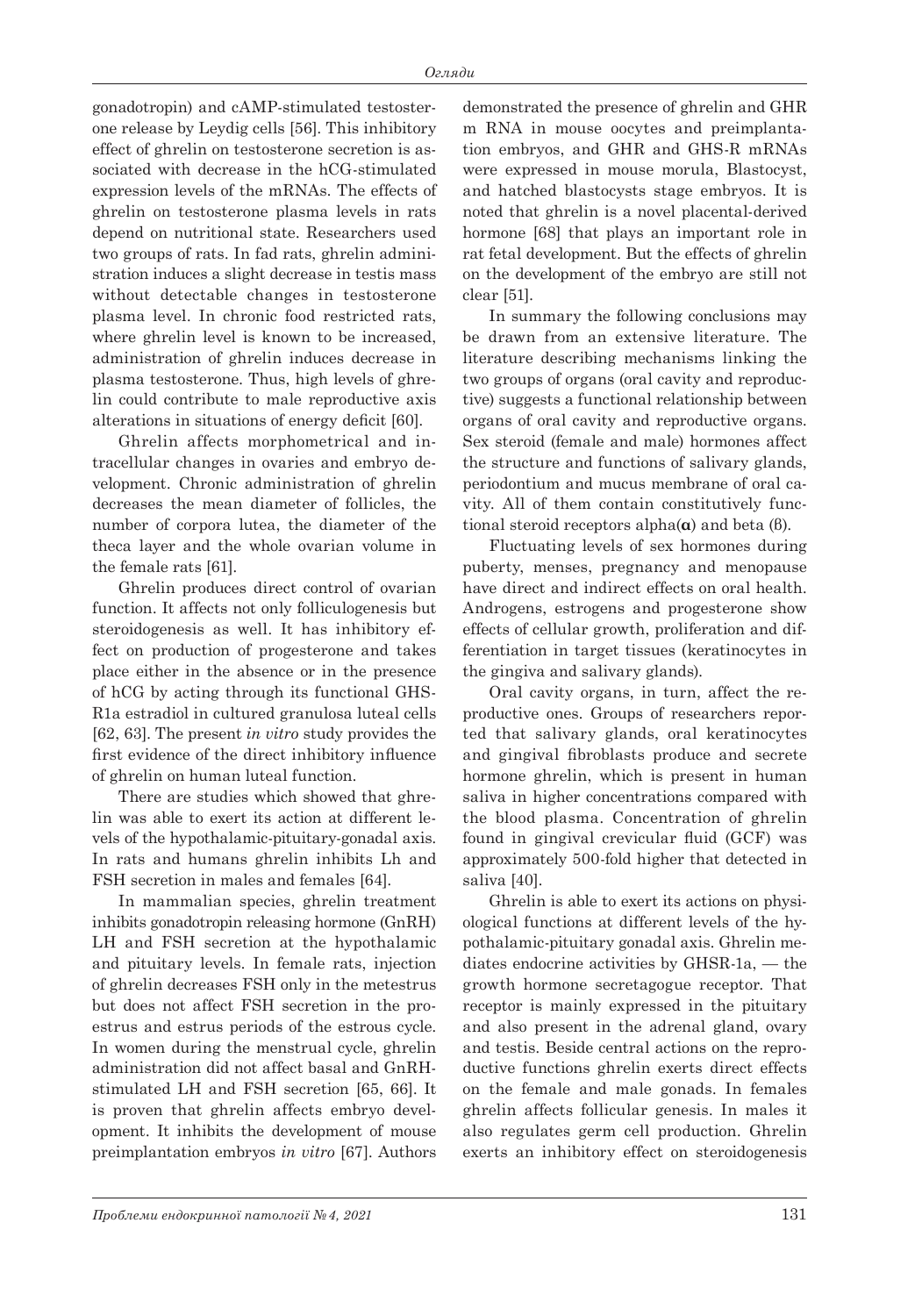and through its various biological functions including energy metabolism by promoting fat deposition and food intake could be a key signal between energy status and control of fertility.

Besides hormones there are neuroreflectory links between the oral cavity and reproductive organs. Experiments on rats demonstrate that tooth movement up regulates production of relaxin by ovaries. Results of that study suggest that mechanical irritation of tissues in the periodontium (orthodontic manipulation) may affect relaxin expression in the ovary. Authors

- 1. Min Wu, Shao-Wu Chen, Shao-Yun Jiang. *Mediators of inflammation* 2015; 11.
- 2. Min Wu, Shao Wu Chen, Wei Lan Su, Hong-Ying Zhu. *Mediators of inflammation* 2016; 6.
- 3. Zachariasen RD. *Women and Health* 1993;20(2): 21-30.
- 4. Reynolds MA, Aberdeen GW, Pepe GI, et al. *J Periodontol* 2004;75(5): 693-701.
- 5. Güncü GN, Tözüm TF, Çaglayan F. *Australian Dental J* 2005;50(3):138-145.
- 6. Yokoyama D, Hinode K, Masuda M, Yoshioka D. *Oral Microbiol Immunol* 2005;20(4): 239-243.
- 7. Miyagi M, Morishita M, Iwamoto Y. *J Periodontol* 1993; 64(1): 1075-1078.
- 8. Morishita M, Miyagi M, Iwamoto Y. *J Periodontol* 1999; 70(7): 557-760.
- 9. Plancak D, Visher B, Jordic-Srdjak K, Slaj K. *Coll Antropol* 1998;22(Suppl): 51-55.
- 10. Ottomo-Corgel J, Steinberg BJ. Periodontal medicine and the female patients, *Hamilton*, 2000: 151-167.
- 11. Pack ARC, Thomson ME. *J Clin Periodontol* 1980;7: 402-414.
- 12. Thomson ME, Pack ARC. *J Clin Periodontol* 1982;9: 275-280.
- 13. Mlyagi M, Aoyoma H, Morishita M. Iwamoto Y*. J Periodontol* 1992;63: 28-32.
- 14. Holm-Pederson P, Loe H. *J Periodontal Res* 1967;2: 13-20.
- 15. Saxen J. *Clin Genet* 1984;25: 232-335.
- 16. Hosseni FA, Tirgarri F, Shaigan S. *Iran J Public Healt* 2006;35: 38-41.
- 17. Markou E, Eleana B, Lazarrous T, Antonios K. *Open Dent J* 2009;3: 114-119.
- 18. Vivek MR, Hernandez EJ, Wenk SC. *J Clin Endocrinol Metabol* 1982;54(3): 608-612.
- 19. Kawahara K, Shimazu A. *J Periodontal Res* 2003;38(3): 242-246.

have not discussed the mechanism of that reaction. We think that the gingivo-ovarian reflex is similar to the eye-cardio Danini-Ashner reflex. On the other hand, there is extensive literature regarding the association of polycystic ovary syndrome (PCOS) and other systemic conditions including periodontal disease.

Last but not least, currently accepted periodontal diseases classification recognizes the influence of endogenously produced sex hormones on the periodontium.

## **REFERENCES**

- 20. Jőnsson D, Anderson G, Ekblad M, et al. *Arch Oral Biol* 2007;52(7): 669-676.
- 21. Välimaa H, Savolainen S, Soukka T. *J Endocrinol* 2004; 180(1): 55-62.
- 22. Nebel D, Bratthall G, Ekblad E, et al. *J Periodontal Res* 2011; 46(5): 622-628.
- 23. Jönson D, Wahlin A, Idvall I, et al. *J Periodontal Res* 2005;40(5): 401-406.
- 24. Yuan G, Cai C, Dai D. *Calcified Tissue Internat* 2010; 87(2): 158-167.
- 25. Kawamoto A, Sugano N, Matohashi I, Matsumoto S. *J Periodontal Res* 2012;47(5): 593-598.
- 26. Nirola A, Batra P. *J Int Clin Dent* 2018;10: 3-11.
- 27. Deepa MS. *IJWDC* 2013;1: 15-20
- 28. Vining F, McGinley A, Rice BV. *J Clin Endocrinol Metab* 1983;58: 454.
- 29. Parkar M, Tabona P, Newman H, Alsen I. *Cytokine* 1998; 10(8): 613-619 .
- 30. Gornstein RA, Lapp CA, Bustos-Valdes SM, Zamorano P. *J Periodont* 1999;70(6): 604-609.
- 31. Tawfik MA, Elattarhsien S, Lin Daniel E. *Leukotrienes Med* 1982;9(1): 25-34.
- 32. Ribeiro DC, Brook AH, Hughes TE, et al. *J Dent Res* 2013;92(5): 425-431.
- 33. Schipper RG, Silletti E, Vingerhoeds MH. *Arch Oral Biol* 2007;52: 1114-1135.
- 34. Riad-Fahmy D, Read GF, Walker RF, Griffiths K. *Endocr Rev* 1982;3: 367-395.
- 35. Vining Ross F, Robynne Mc Ginley, Richard G. Symons. *Clin Chem* 1983;29(10): 1752-1756.
- 36. Zolotukhin S. *Oral Dis* 2013;19(3): 219-229.
- 37. Grőschi M. *Bioessays* 2009;31(8): 843-852.
- 38. Fisher HE. Anatomy of love: a natural history of mating, marriage, and why we stray, *New York*, 2017: 464 p.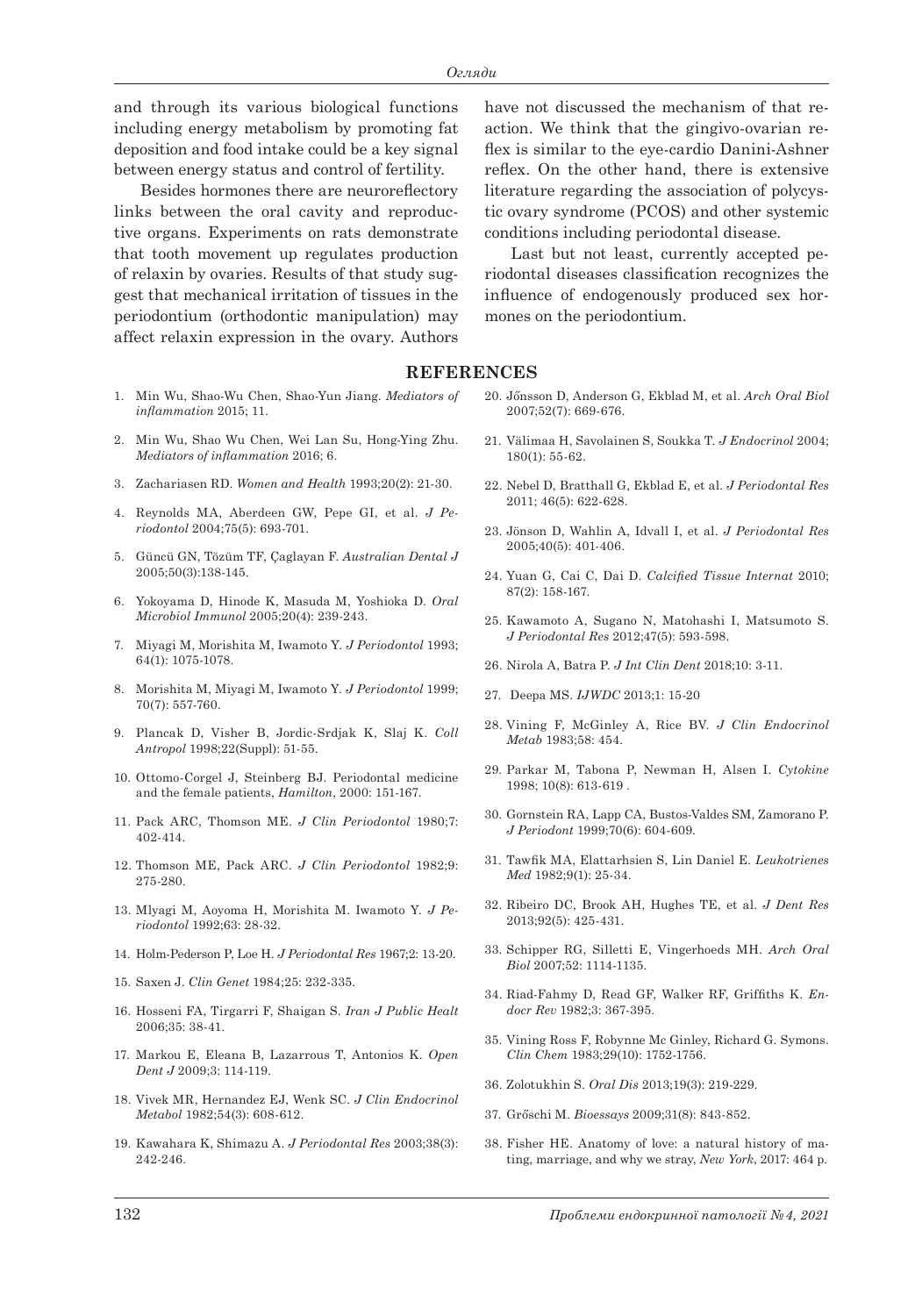- 39. Vining RF, Mc Gienley RA, Symons RG. *Clin Chem* 1983;29(10): 1752-1756.
- 40. Ohta K, Laborde NJ, Kajiya M, et al. *J Dent Res*  2011;90(11): 1286-1292.
- 41. Groshe M, Topf HG, Bohlender J, et al. *Clin Chem* 2005;51: 997-1000.
- 42. Tropea A, Tibery F, Minici F, et al. *J Clin Endocrinol Metab* 2007;92(8): 3239-3245.
- 43. Leung PK, Chow KBS, Lan PN. *Cell Signalling* 2007; 19(5): 1011-1022.
- 44. Geelissen SME, Back IME, Darras VM, et al. *General Comp Endocrinol* 2003;134(2): 167-174.
- 45. Tanaka M, Miyazaki T, Yamamoto I, et al. *General Comp Endocrinol* 2003;134(2): 198-202.
- 46. Saito ES, Kelya H, Toshibana T, et al. *Regulatory Peptides* 2005;125(1-3): 201-208.
- 47. Richards MP, Poch SM, Mc Murtry JP. *General Comp Endocrinol* 2006;145(3): 298-310.
- 48. Granapavan S, Kola B, Bustin SA, et al. *J Clin Endocrinol Metab* 2002;87(6): 2988-2991.
- 49. Lugue RM, Park S, Peng XD, et al. *J Mol Endocrinol* 2004;32(2): 437-448.
- 50. Kojima M, Hosoda H, Date Y, et al. *Nature* 1999;402: 656-660.
- 51. Dupont J, Maillard V, Coyral-Castel S, et al. *Int J Peptides* 2010;8.
- 52. Lebrethon MC, Aganina A, Fournier M, et al. *J Neuroendocrinol* 2007;19(3): 181-188.
- 53. Vulliemoz NR, Xiao E, Xia-Zhang I, et al. *Endocrinology* 2008;149(3): 869-874.
- 54. Lafranko I, Bonelli M, Baldi M, et al. *J Clin Endocrinol Metab* 2008;93(9): 3633-3639.
- 55. Messini CI, Dafopoulos K, Chalvatras N, et al. *Human Reprod* 2009;24(4): 976-981.
- 56. Tena-Sempere M, Bareiro MI, Gonzales LC, et al. *Endocrinology* 2002;143(2): 717-725.
- 57. Gaytan, Barreiro MIC, Caminos JE, et al. *J Clin Endocrinol Metab* 2004;89(1): 400-409.
- 58. Millen DW, Harrison JI, Brown YA, et al. *Reprod Biol Endocrinol* 2005;3 (article 60).
- 59. Garcia MC, Lopez M, Alvares CV, et al. *J Reprod* 2007; 133(3): 531-540.
- 60. Sirotkin AV, Chrenkova M, Nitrayova S, et al. *Peptides* 2008;29(8): 1362-1368.
- 61. Kheradmand A, Roshangar I, Taati M, Sirotkin AV. *Tissue Cell* 2009;41(5): 311-317.
- 62. Viami I, Vottero A, Tassi F, et al. *J Clin Endocrinol Metab* 2008;93(4): 1476-1481.
- 63. Tropea A, Tiberi F, Minici F, et al. *J Clin Endocrinol Metab* 2007;92(8): 3239-3245.
- 64. Vulliemoz NR, Xiao E, Xia-Zhang I, et al. *J Endocrinol* 2008;149(3): 869-874.
- 65. Messini CI, Dafopoulos K, Chalvatzas N, et al. *Human Reprod* 2009;24(4): 976-981.
- 66. Lafranko F, Bonelli I, Baldi M, et al. *J Clin Endocrinol Metab* 2008;93(9): 3633-3639.
- 67. Kawamura K, Sato N, Fukuda J, et al. *J Endocrinol* 2003;144(6): 2623-2633.
- 68. Gualillo O, Caminos J, Blanko M, et al. *J Endocrinol* 2001;142: 788-794.